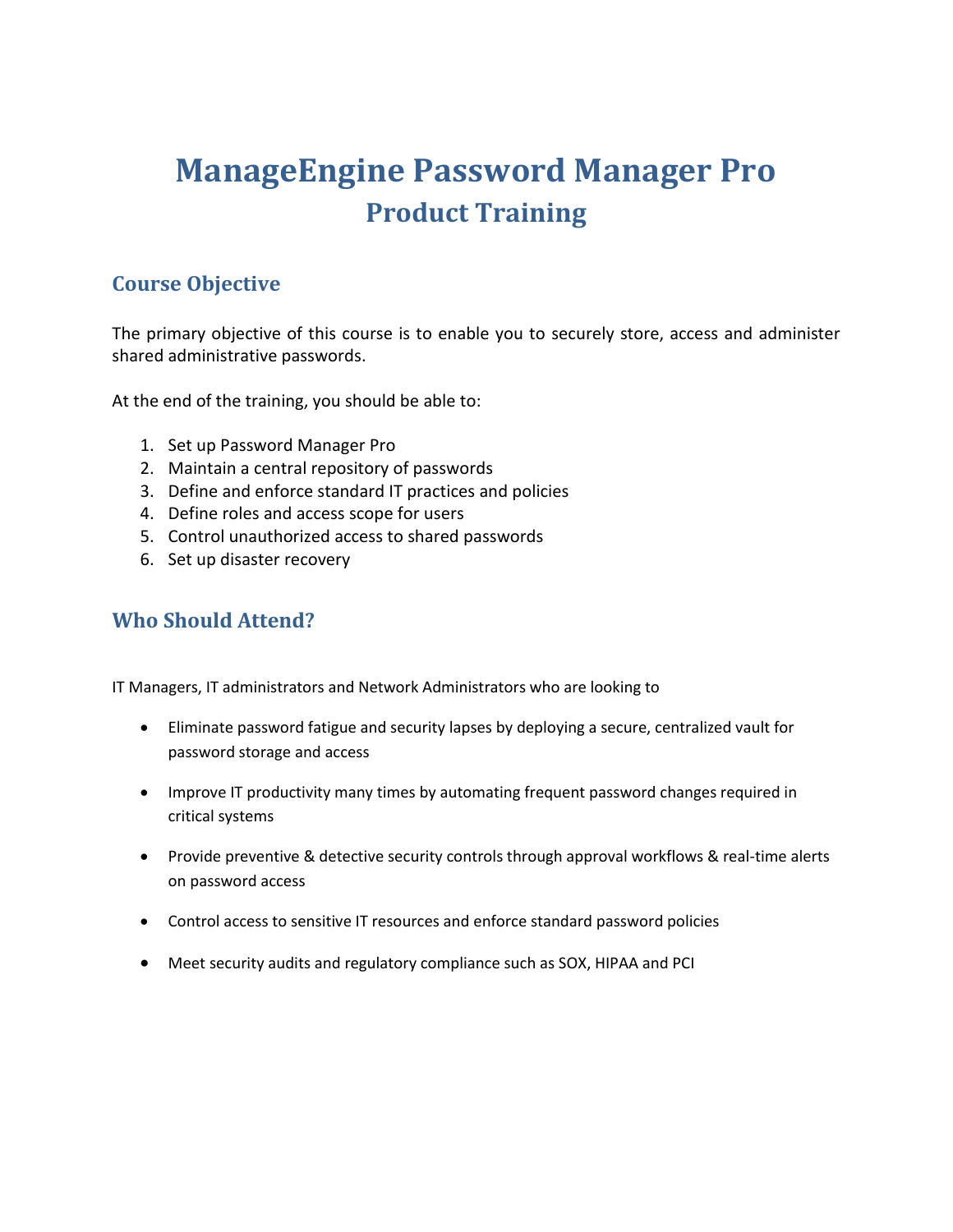# **Detailed Agenda**

## **Introduction**

- 1. Password Management Challenges
- 2. Password Manager Pro (PMP) The Pragmatic Solution
- 3. What you can do with PMP?
- 4. Key Features
- 5. Benefits

## **Installation & Basic Settings**

- 1. Supported OS
- 2. Minimum Hardware Requirements
- 3. Supported Browsers
- 4. Components of PMP
- 5. Installation Procedure
- 6. Installation as server startup service
- 7. Ports used by PMP
- 8. Mandatory Settings
- 9. Managing Encryption Key

## **Getting Started**

- 1. Connecting Web-Interface
- 2. Arrangement of Web-Interface
- 3. Important Terminologies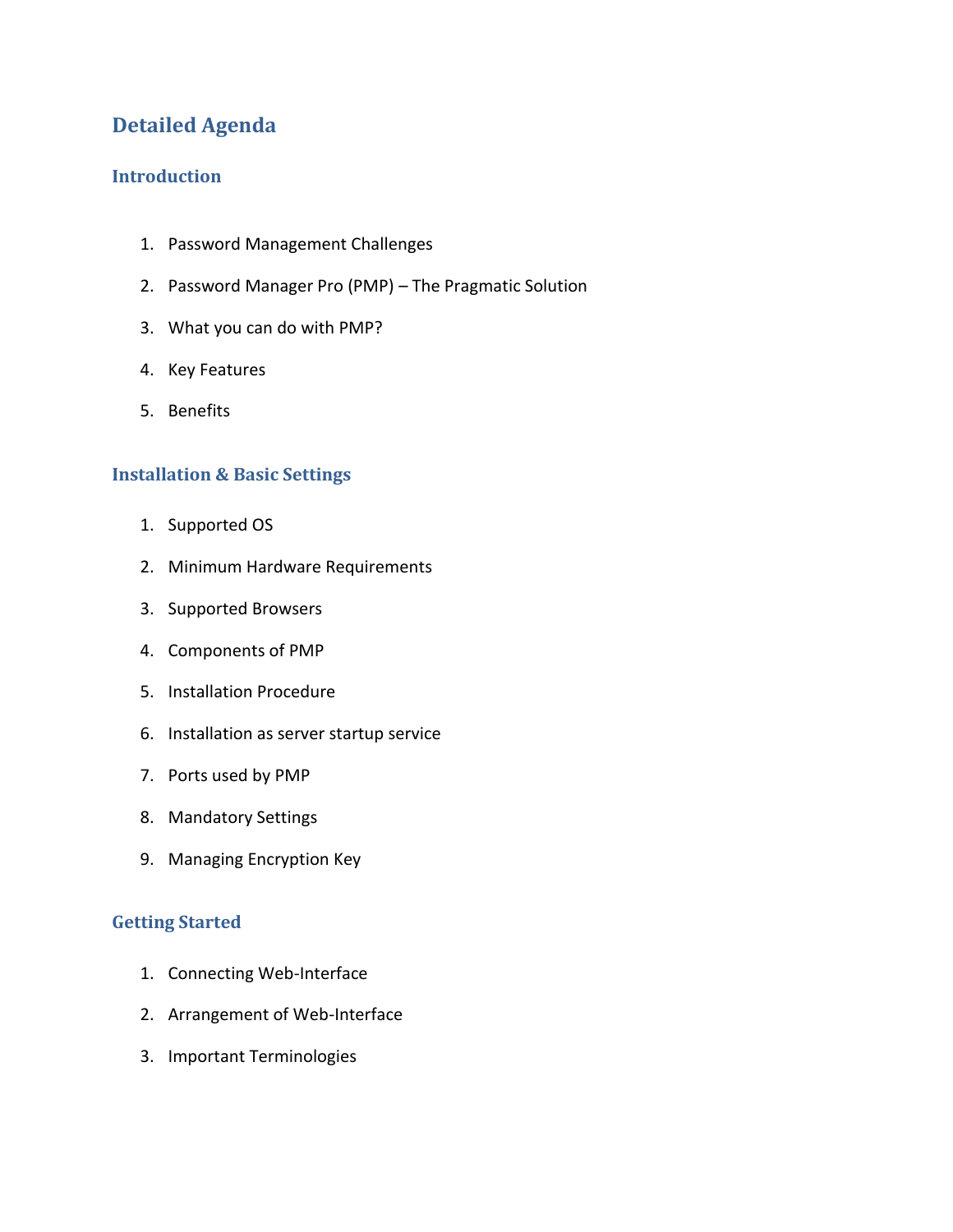## **Setting Up Users**

- 1. Various Ways of Adding Users
- 2. Adding Users Manually
- 3. Importing Users in Bulk
- 4. Integrating Active Directory / LDAP
- 5. Defining Roles
	- Administrator
	- Password Administrator
	- Password Auditor
	- Password User
- 6. Grouping Users
- 7. Managing Users

#### **Resource Management**

- 1. Resource Types
- 2. Adding Resources Manually
- 3. Adding Resource Details
- 4. Adding Accounts
- 5. Storing Documents, Digital Images, Keys
- 6. Storing Website Credentials
- 7. Settings for Remote Password Reset
- 8. Password Reset by Deploying Agents
- 9. Importing Resources
- 10. Editing Resources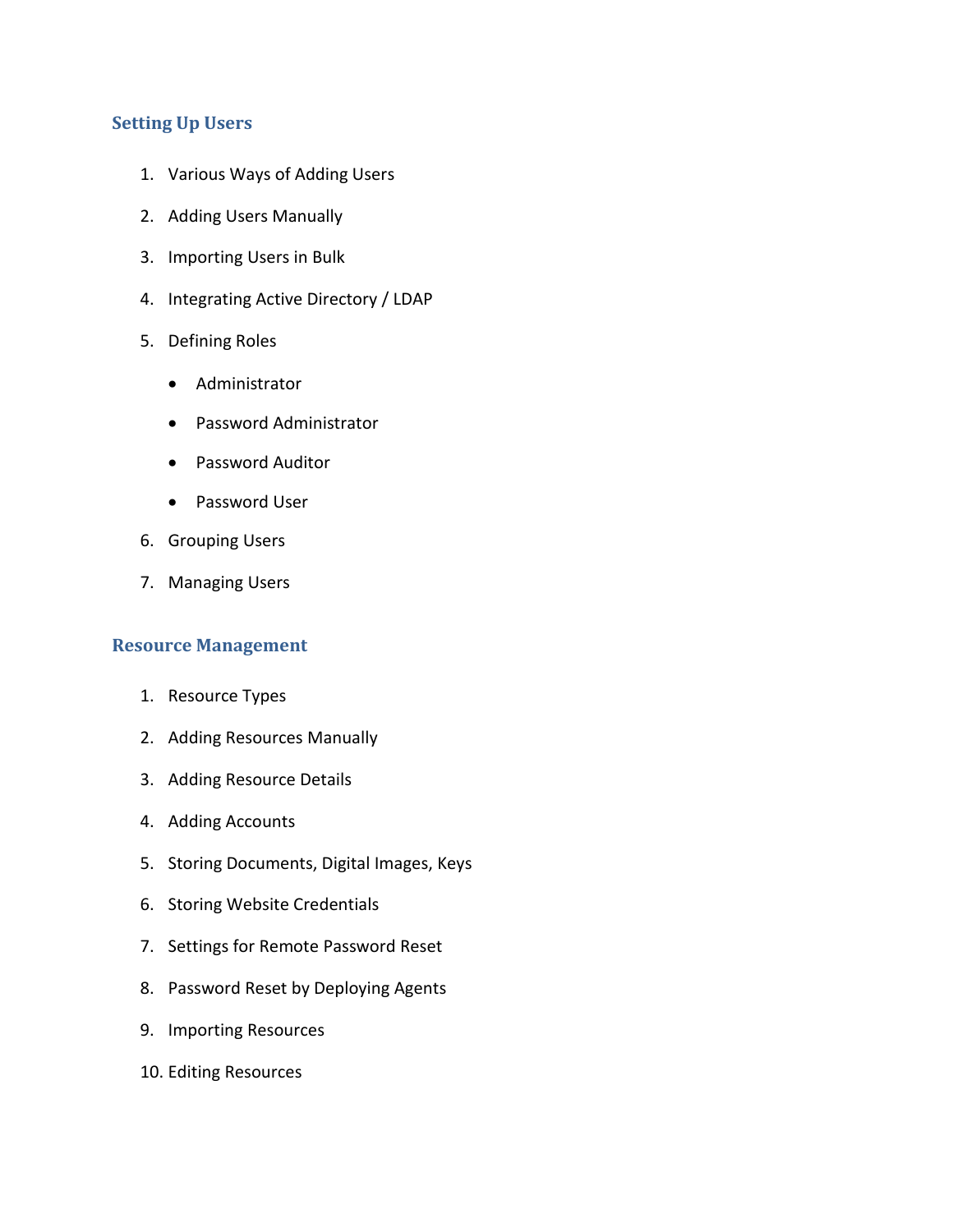- 11. Resource Groups
- 12. Nested Resource Groups Hierarchical arrangement of resource groups (feature coming up in the next release)
- 13. Managing Resource Types
- 14. Viewing Resources
- 15. Retrieving Passwords
- 16. Copying Password to Clipboard
- 17. Changing Passwords
- 18. Verifying Password Integrity
- 19. Customizing Resource/Password Fields
- 20. Password Policies
- 21. Windows Service Account Reset
- 22. Exporting Resources for offline access

#### **Password Ownership & Sharing**

- 1. Sharing Resources with other Users/User Groups
- 2. Sharing Resource Groups with other Users/User Groups
- 3. Sharing Accounts With other Users/User Groups
- 4. Sharing Accounts Groups with other Users /User Groups
- 5. Defining Access Scope
	- View Only Privilege
	- Modify Privilege
	- Manage Privilege
- 6. Transferring Resource Ownership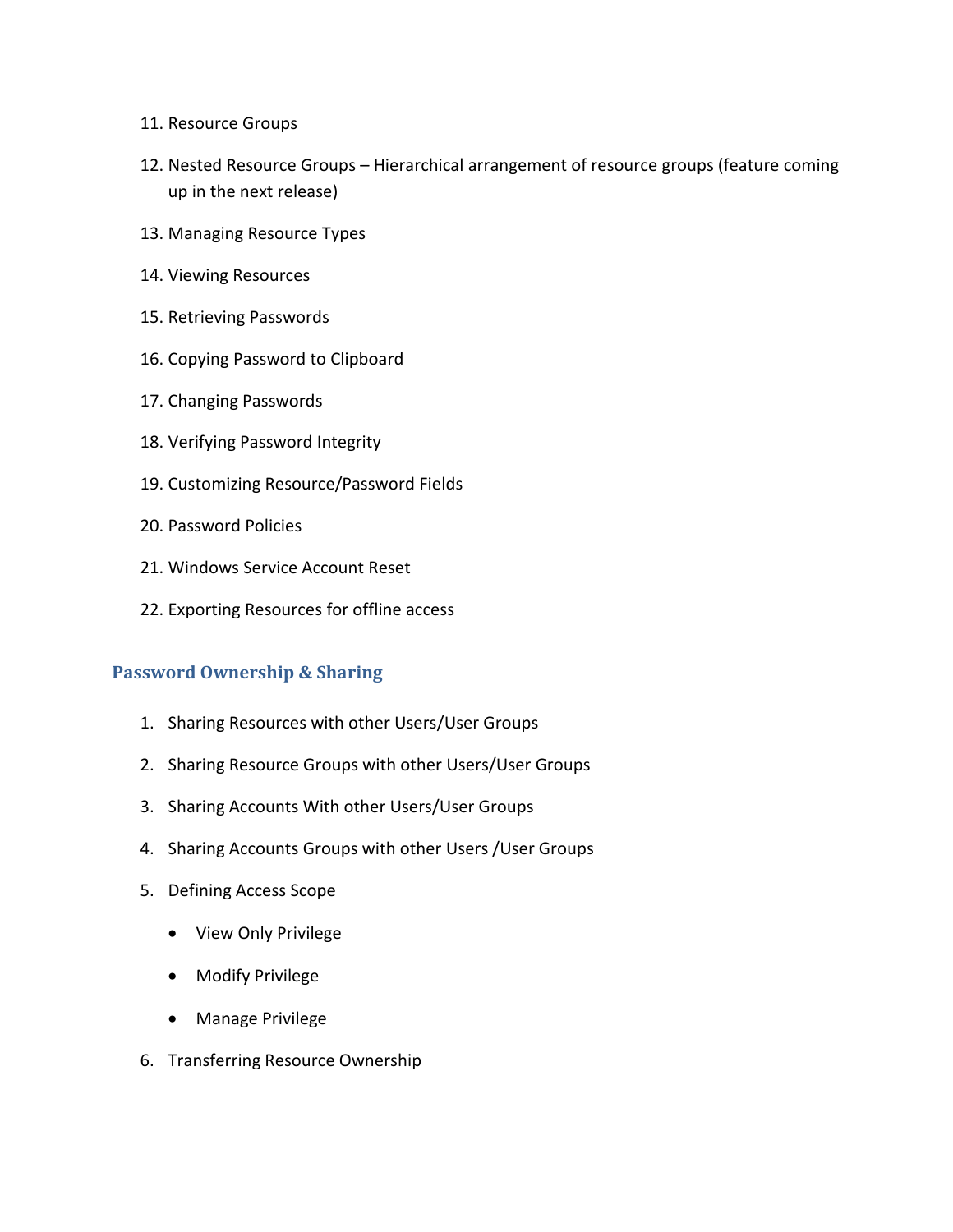## **Password Access Control Workflow**

- 1. Significance of Access Control Workflow
- 2. Implementing Request-Release Flow
- 3. Approval Process
- 4. Password Retrieval Use-Cases (when access control is enabled)

#### **Password Management Operations**

- 1. Configuring Bulk Password Reset
- 2. Bulk Operations based on Resource Groups
- 3. Scheduled Password Rotation
- 4. Password Action Notifications
	- When Passwords are Retrieved
	- When Passwords are Changed
	- When Password Share is Changed
	- When Passwords Expire
	- When Password Policy is Violated
	- When Passwords in PMP go out of Sync with the Actual Resource

#### **Smartcard Authentication**

Smartcard Authentication for logging into PMP

#### **Two-Factor Authentication**

- 1. Introduction to Two-Factor Authentication (TFA)
- 2. TFA using PhoneFactor Authentication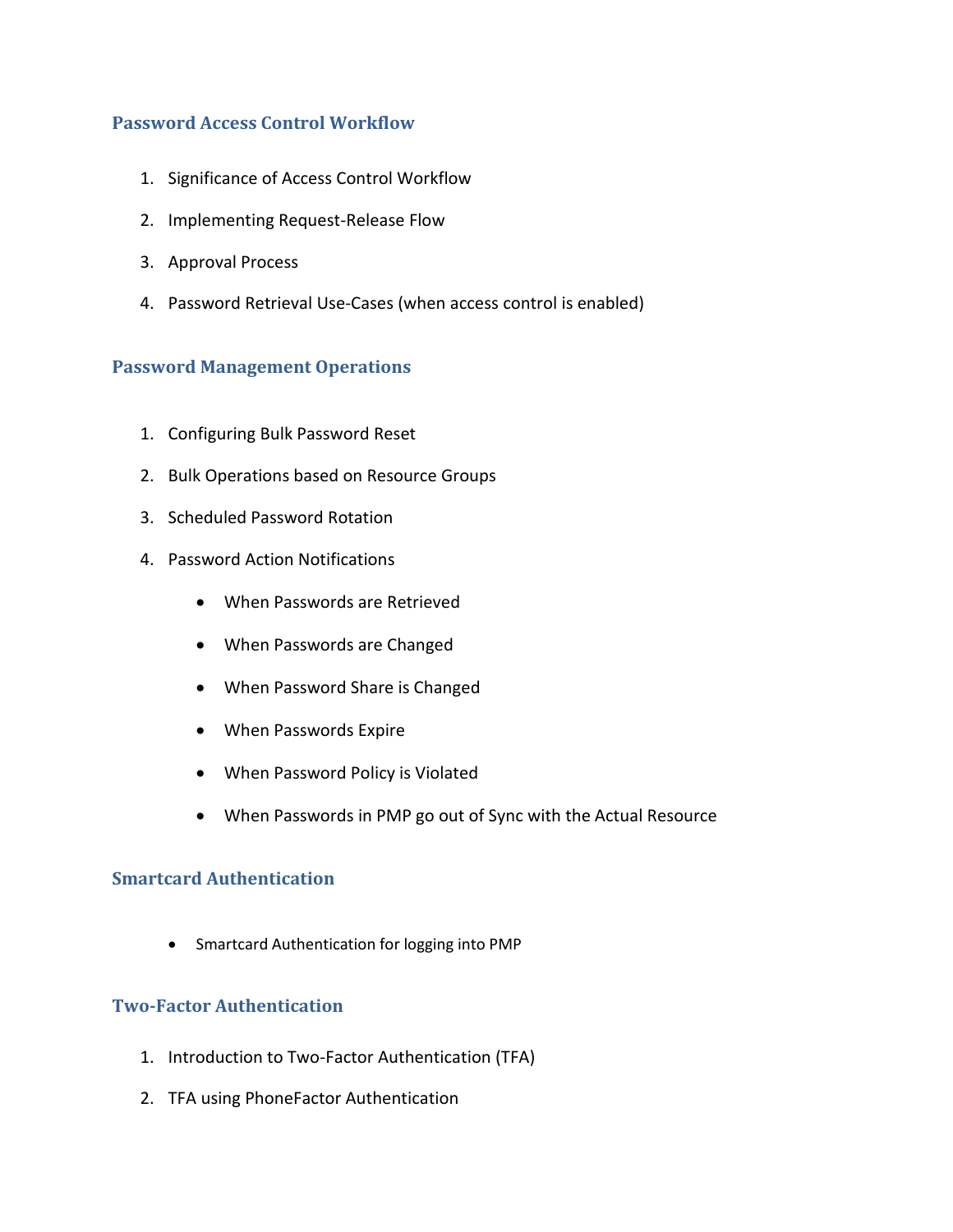- 3. TFA using Unique Password through Email
- 4. RSA Integration

#### **Automatic Login to Target Systems**

- 1. Auto Logon Helper Introduction
- 2. Defining Auto-logon Helper
- 3. Automatically Logging in to Target Systems/Websites

#### **Password Reset Listener**

- 1. Introduction
- 2. Defining Scripts
- 3. Defining Reset Listener
- 4. Approval for Listener

#### **Application-to-Application Password Management**

- 1. Introduction to Password Management APIs
- 2. Flavors of PMP APIs
- 3. Configuring PMP API
- 4. Commands to be used

#### **Backup & Disaster Recovery**

- 1. Database Backup Options
	- Live Backup
		- a. Setting up Live Backup
	- Scheduled Backup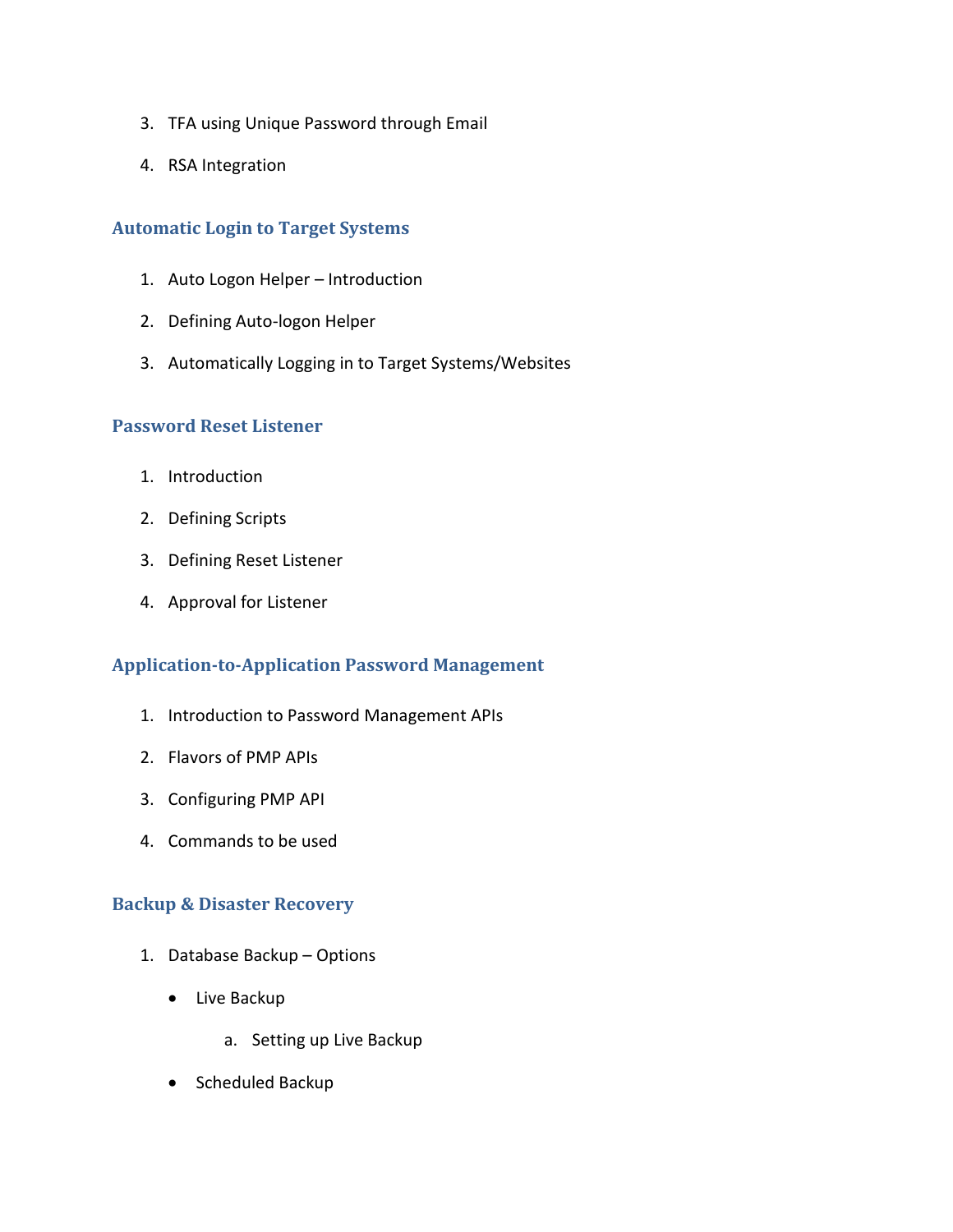- a. Setting up Scheduled Backup
- 2. Disaster Recovery

## **High Availability**

- 1. Significance
- 2. Setting up High Availability
- 3. Verifying High Availability Setup

#### **Audit & Notifications**

- 1. Audit Types
- 2. Resource Audit
	- Details Captured
	- Audit Filters
	- Exporting Audit Trails
	- Setting Up Notifications
- 3. User Audit
	- Details Captured
	- Audit Filters
	- Exporting Audit Trails
	- Setting Up Notifications
- 4. Task Audit
	- Details Captured
	- Audit Filters
	- Exporting Audit Trails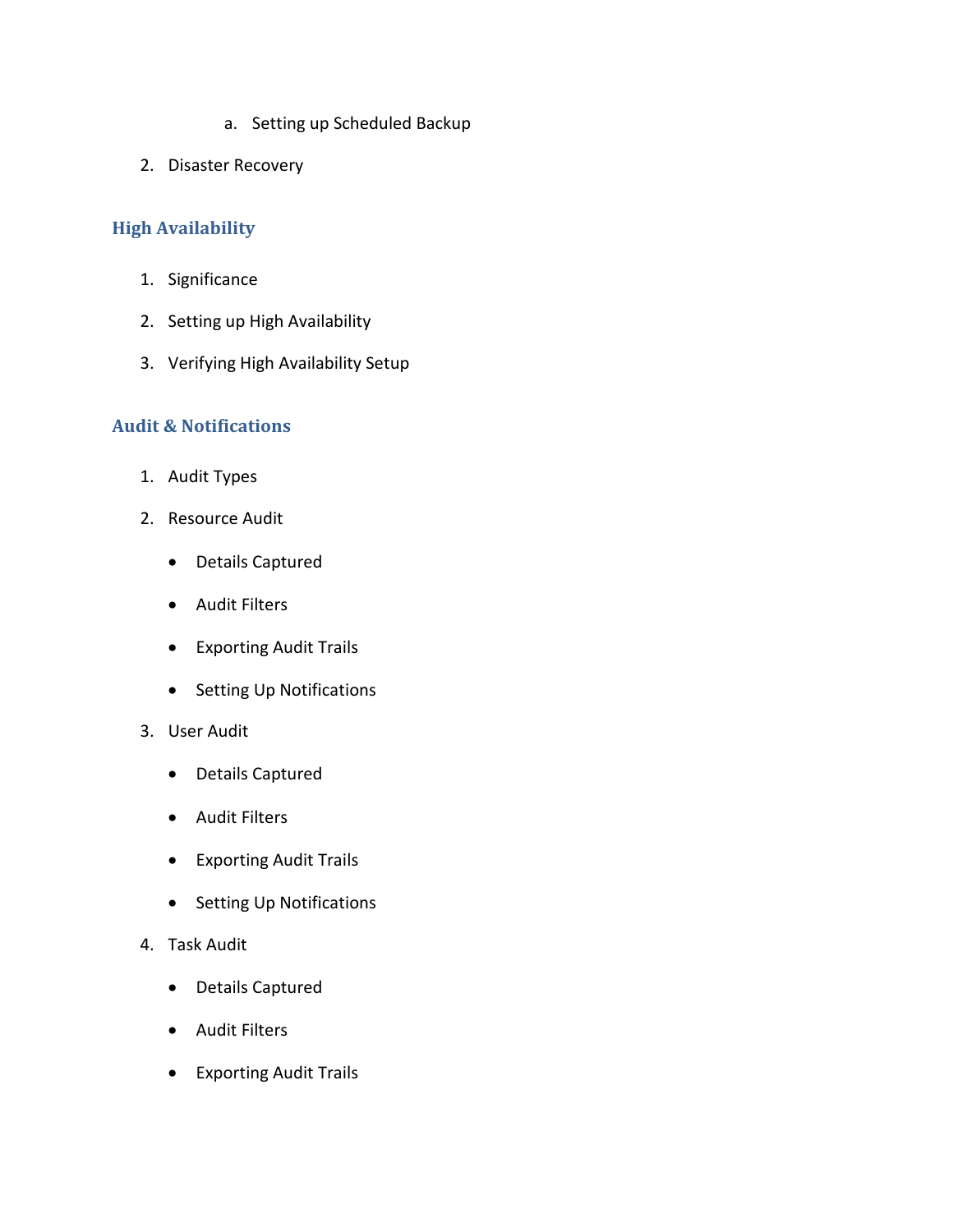• Setting Up Notifications on the Occurrence of Audit Trails

#### **Reports**

- 1. Types Canned Reports & Custom Reports
- 2. Usage
- 3. Password Reports
- 4. User Reports
- 5. General Reports
- 6. Compliance Reports
- 7. Exporting Reports in Different Formats
- 8. Custom Reports Tips

## **Optional General Settings**

- 1. Significance
- 2. Swithching on/off features on need basis

#### **Miscellaneous Operations & Tools**

- 1. Dashboard View
- 2. Rebranding PMP
- 3. Displaying Common Message to Users
- 4. Changing Application Login Password
- 5. Customizing Email Notification Content
- 6. Personal Password Management
- 7. Troubleshooting Tips